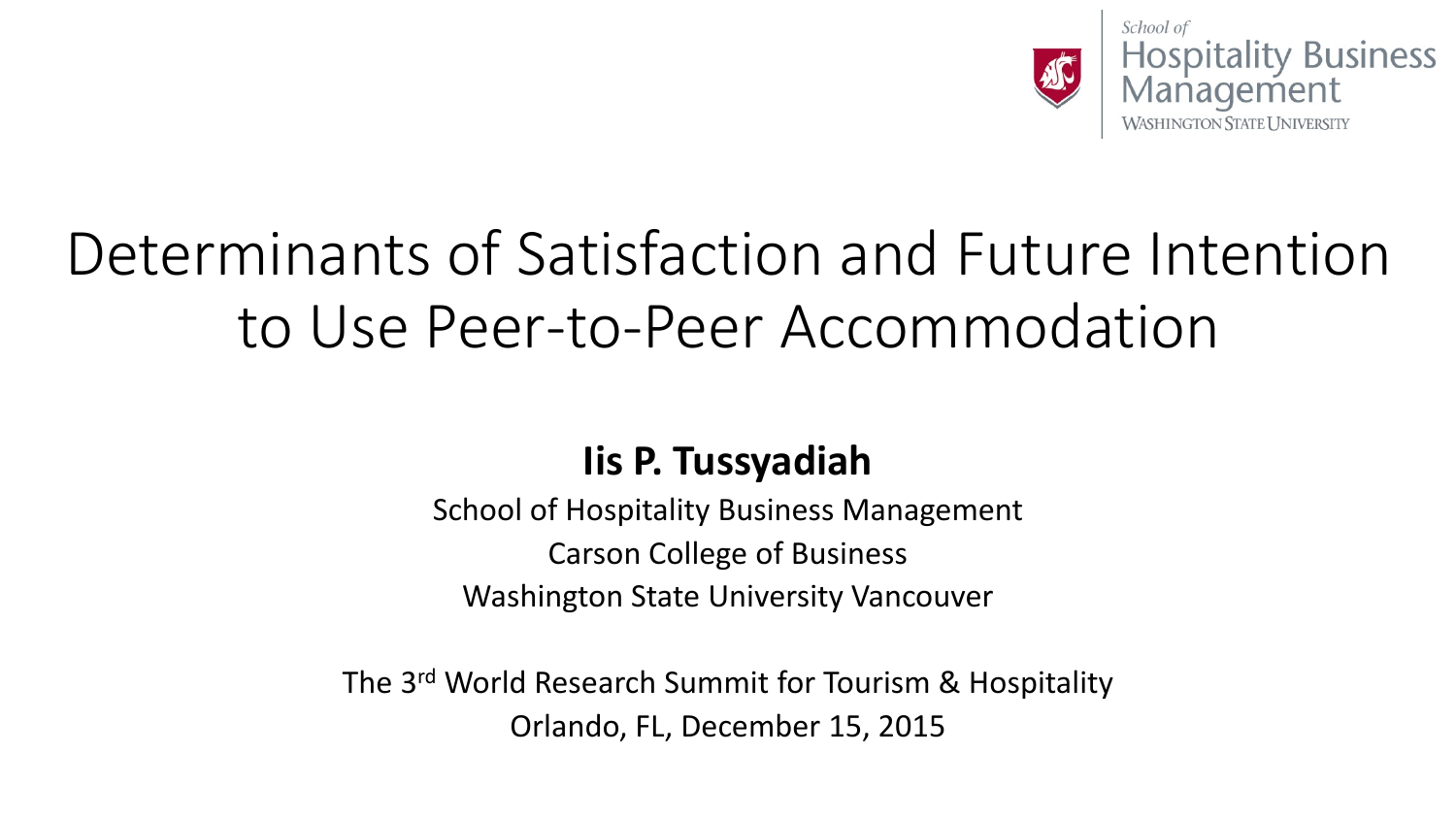

#### **Start Your Adventure**

We've chosen locations you'll love, all around the world.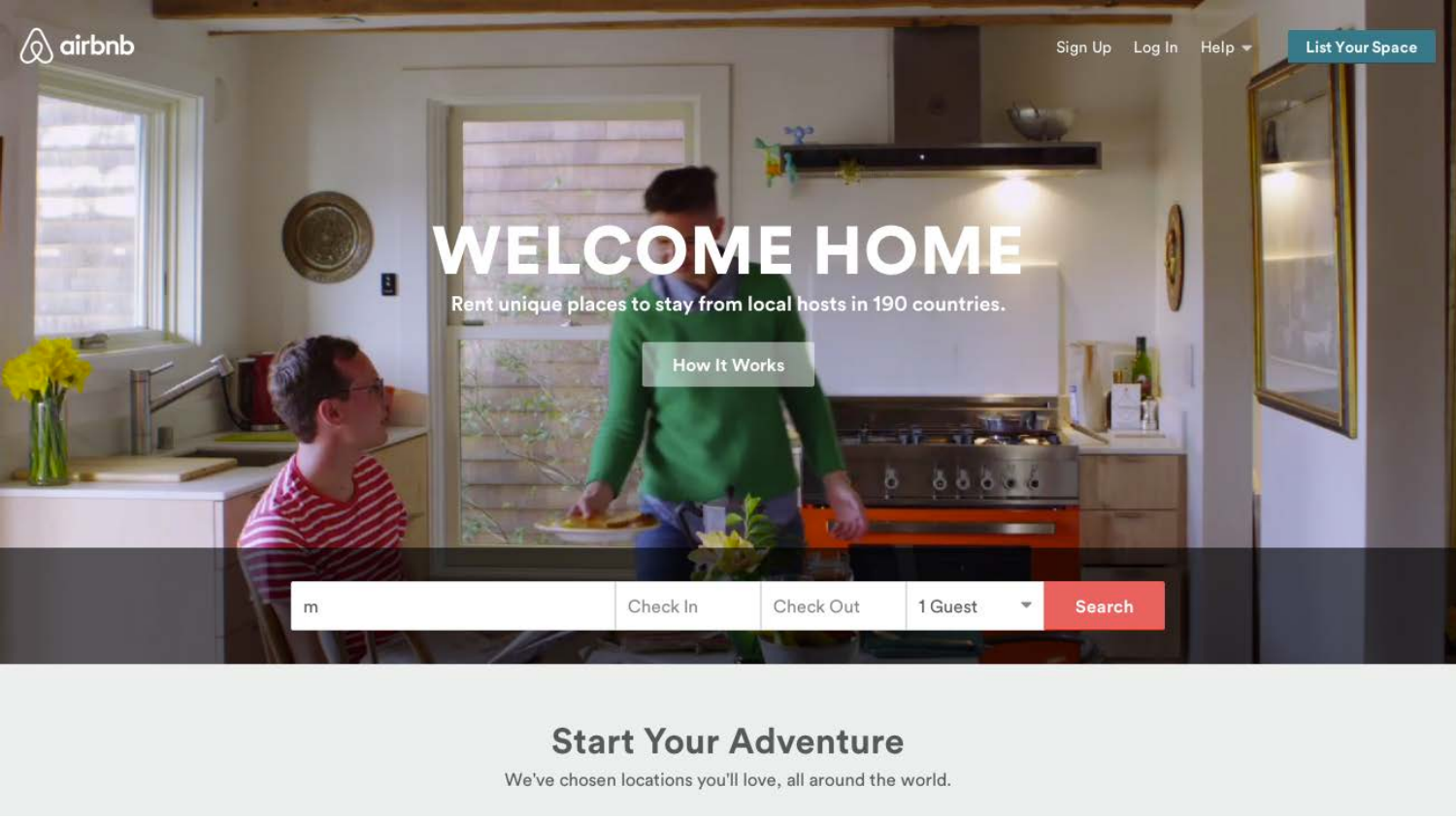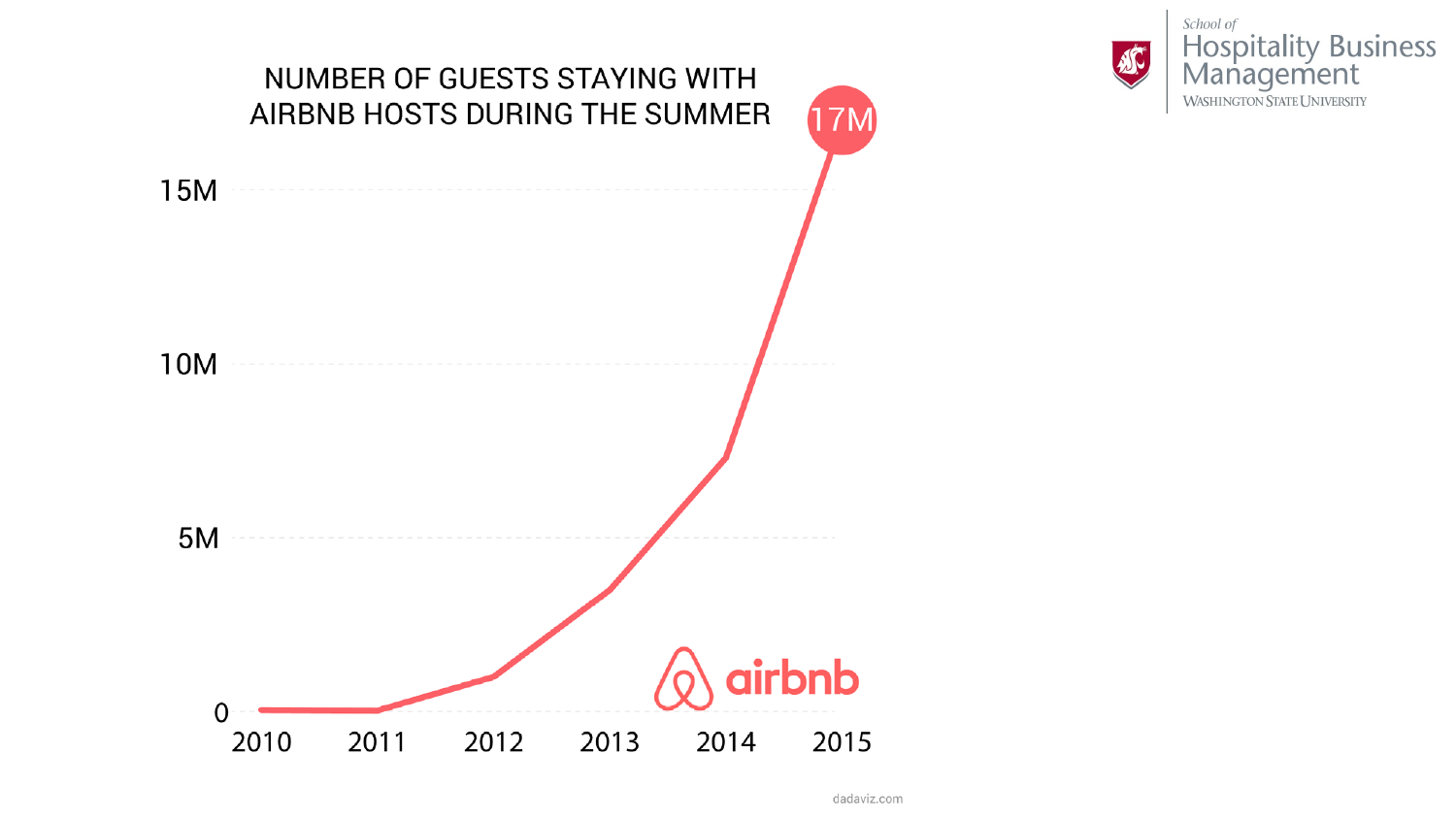

#### AirBnB vs. Public Competitors: Revenue Growth 2014 vs. 2015



\*AirBnB revenue calculated as 2014 vs. 2015 projected

\*\*Public competitor revenue calculated as Q1 2015 TTM vs Q1 2014 TTM

**C**CBINSIGHTS

www.cbinsights.com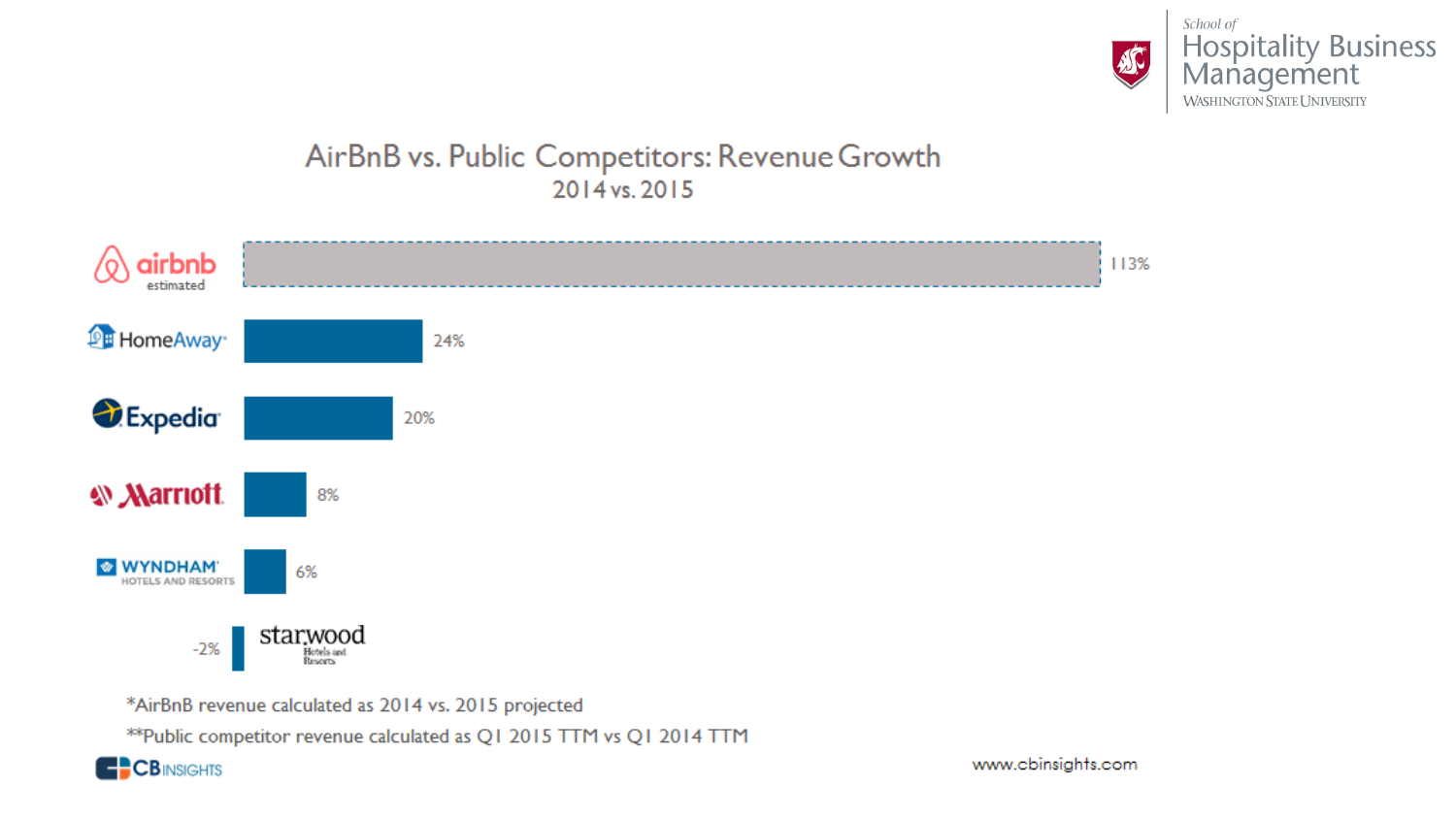



\*AirBnB did not raise a round between 2012 and 2014, and therefore it's valuation stayed the same during this time

\*\*Valuations were taken at dates where AirBnB raised. 2013 data was taken at 6/1/2013

**CB**INSIGHTS

www.cbinsights.com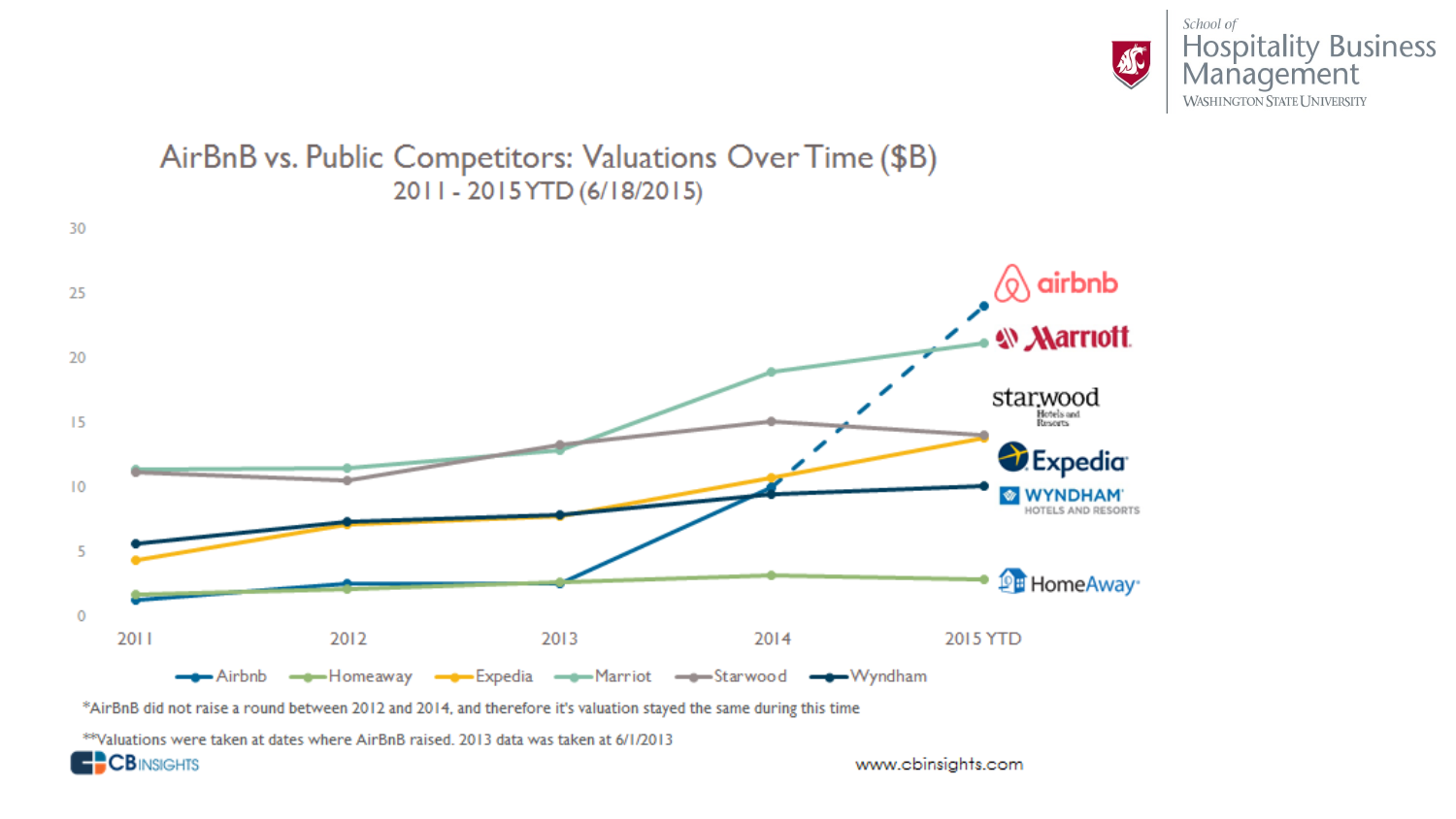![](_page_5_Picture_0.jpeg)

### Motivation

Increasing *prevalence* of P2P accommodation as competitive new entrant.

![](_page_5_Figure_3.jpeg)

Increasing importance to better *understand* its competitive advantages.

Growth = Longevity?

![](_page_5_Picture_6.jpeg)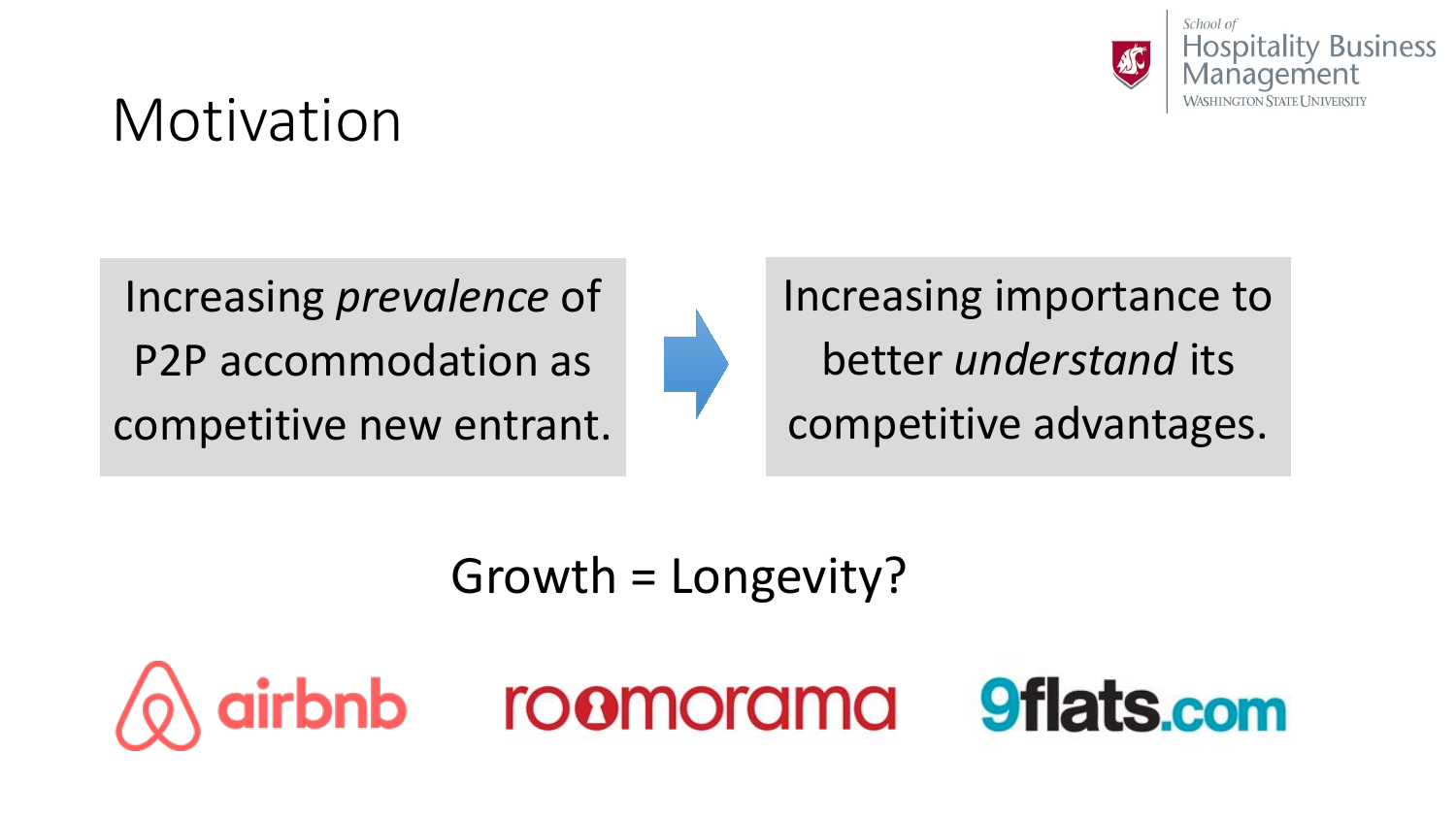![](_page_6_Picture_0.jpeg)

School of **Hospitality Business** Management **WASHINGTON STATE UNIVERSITY** 

### Goal

#### Investigate factors that influence guests' **satisfaction** and **future intention** to use P2P accommodation.

![](_page_6_Picture_4.jpeg)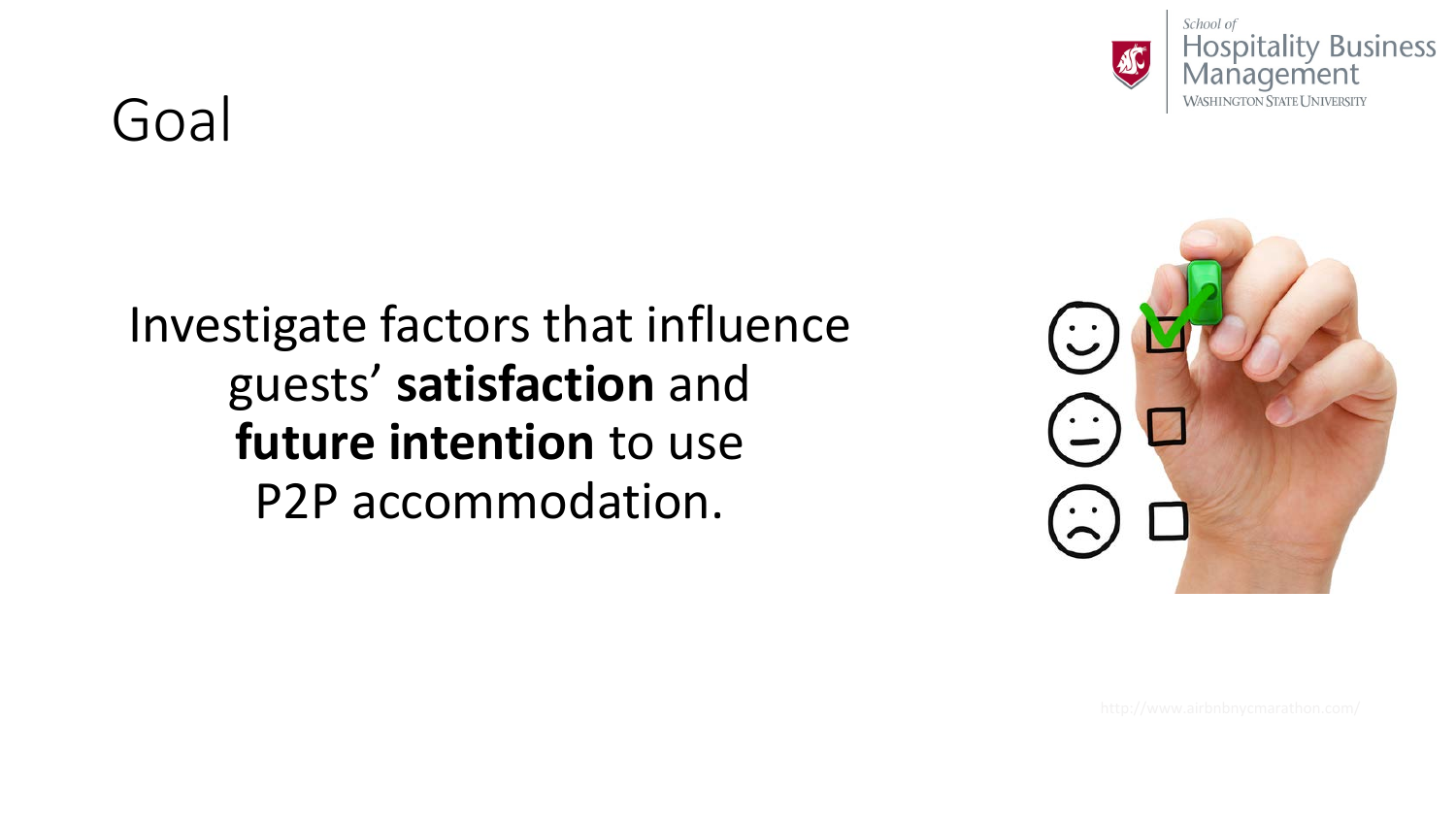![](_page_7_Picture_0.jpeg)

## Factors of Satisfaction & Intention

#### **Current Literature:**

Do not differentiate between providers and receivers. (e.g., Hamari et al., 2015; Möhlmann, 2015) Do not differentiate among P2P platforms. (e.g., Belotti et al., 2015)

#### **This Study:**

Factors of satisfaction among *guests* in *P2P accommodation*.

![](_page_7_Picture_6.jpeg)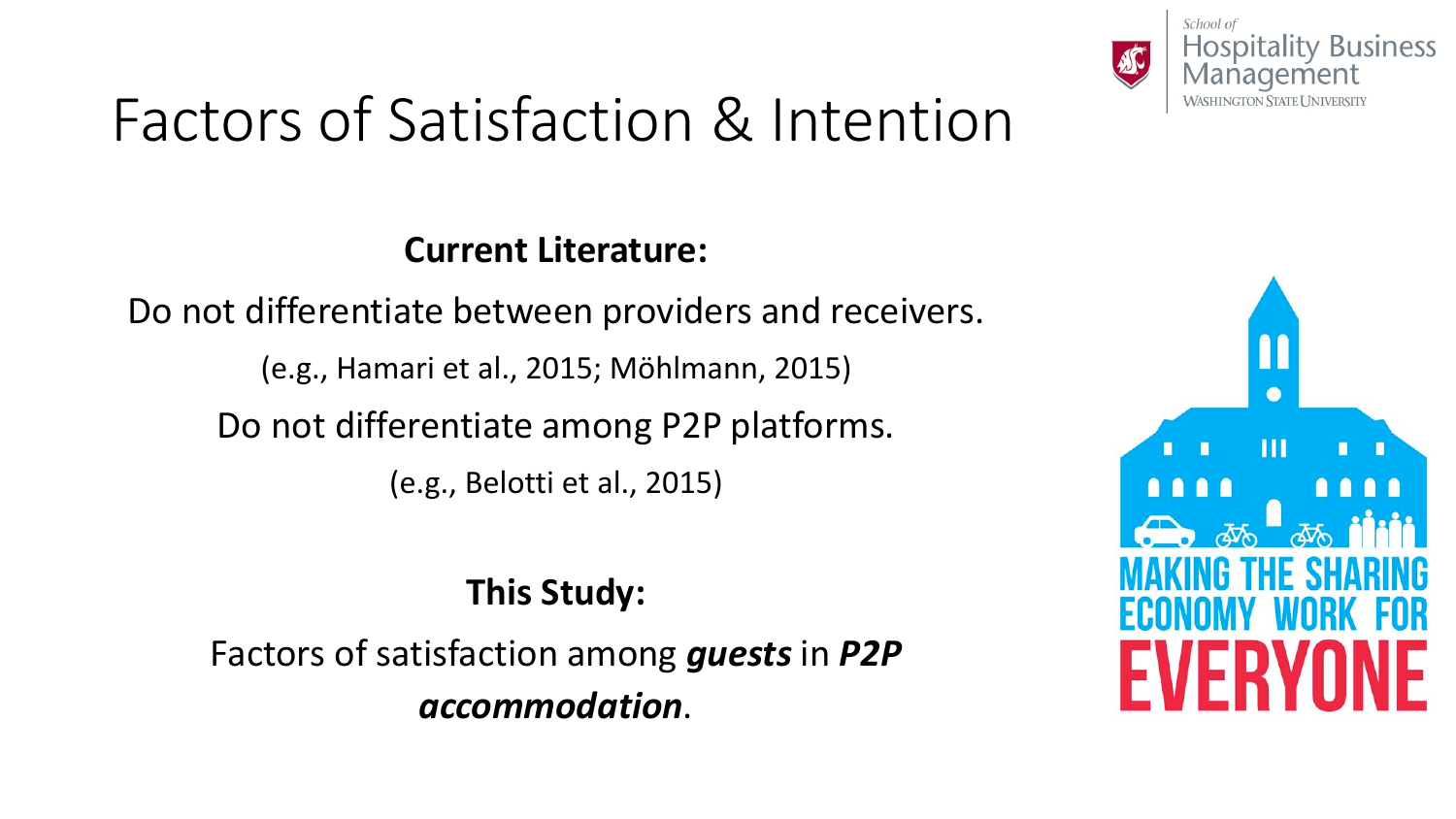![](_page_8_Picture_0.jpeg)

### Peer-to-Peer Economy

#### **Collaborative Consumption**

People coordinating "…the acquisition and distribution of a resource for a *fee* or other compensation."

Belk, 2014

A business model based on shared value, rocket-charged by social media.

![](_page_8_Picture_6.jpeg)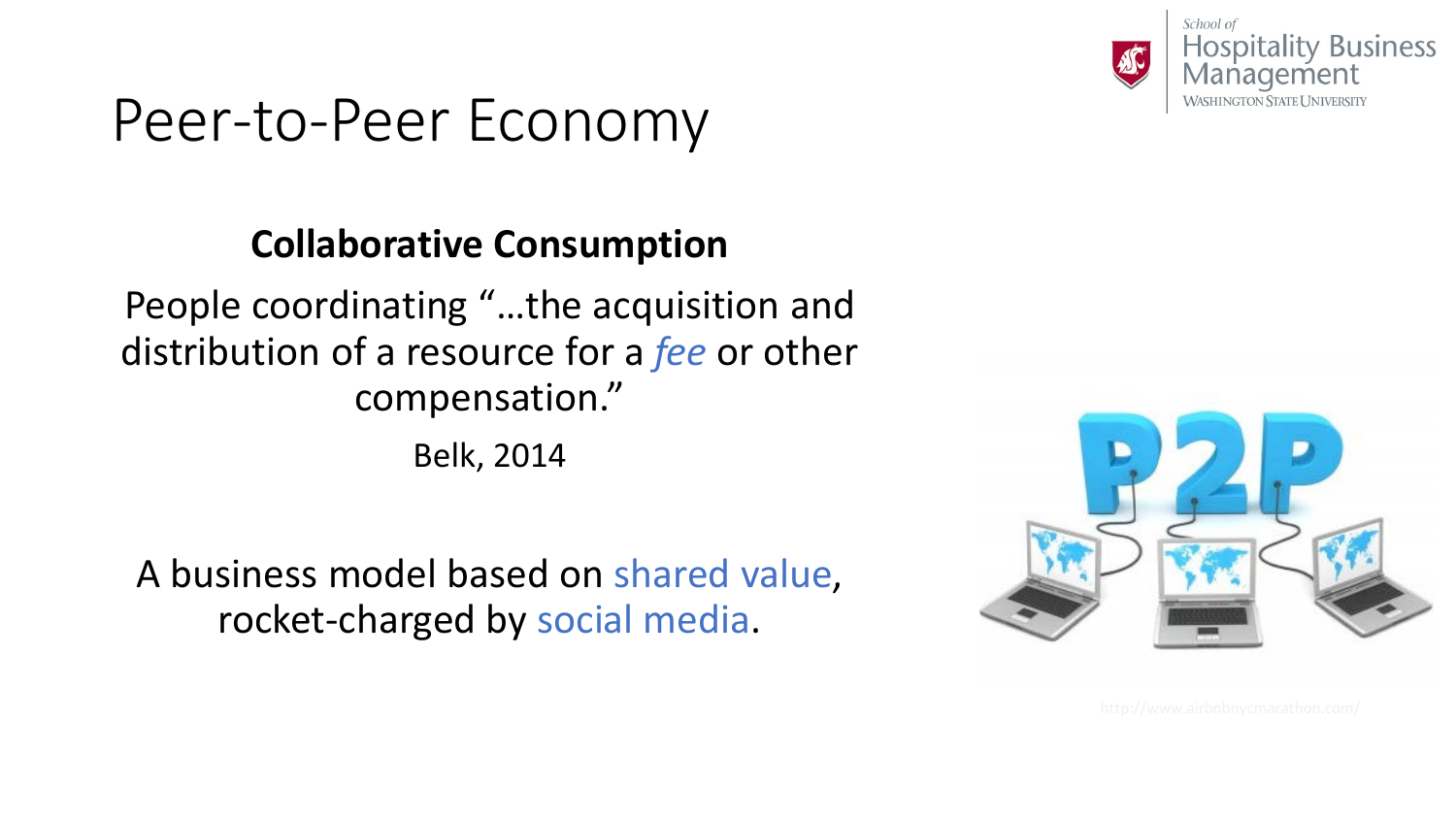![](_page_9_Picture_0.jpeg)

### Theoretical Lens

#### **Social Exchange Theory**

"Social and material resources will continue to flow if there is a valued return contingent upon it..." (Emerson, 1976, p. 359)

#### >> *Reciprocity* <<

Future intention is contingent upon satisfaction.

![](_page_9_Picture_6.jpeg)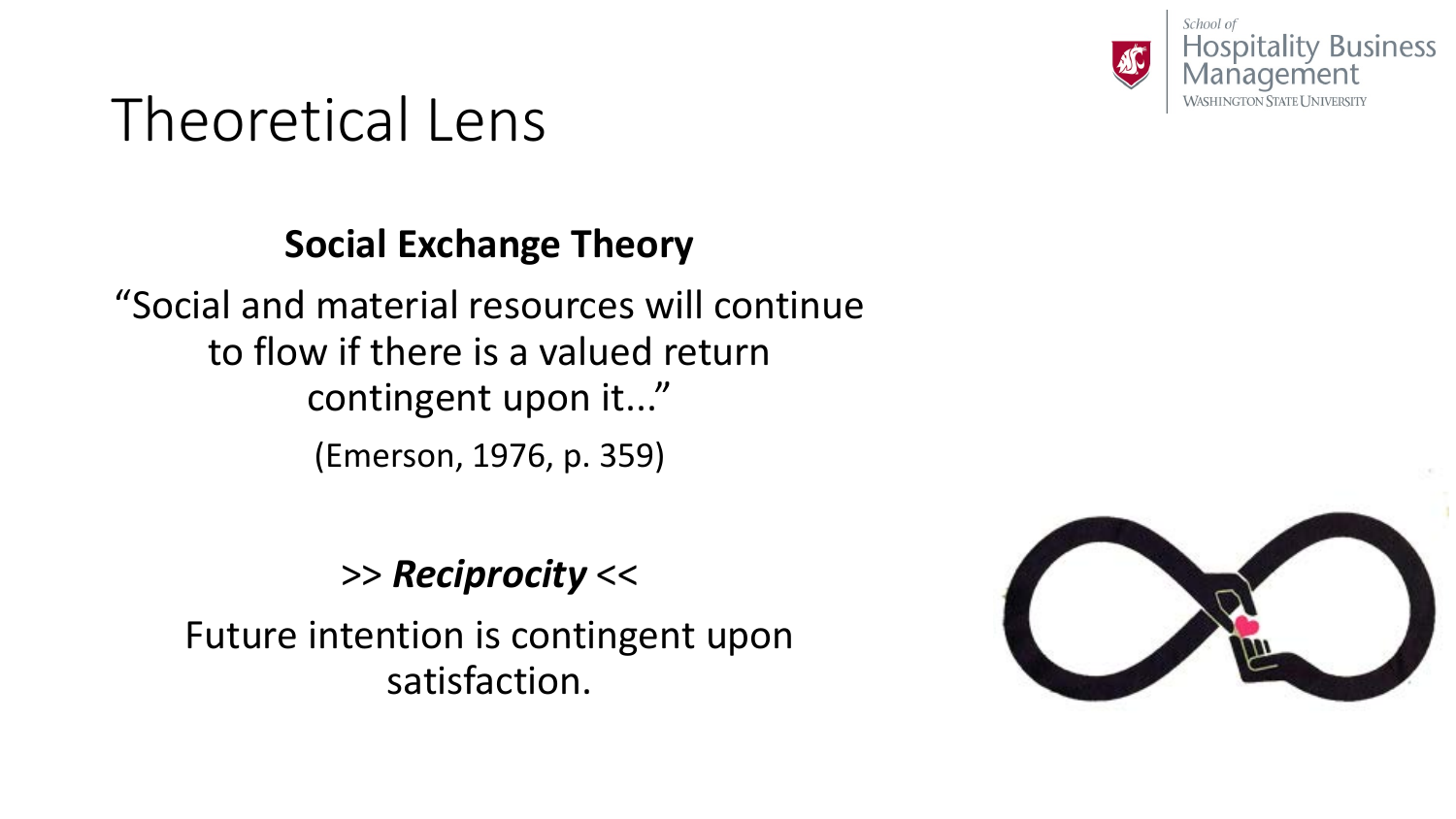![](_page_10_Picture_0.jpeg)

### Theoretical Lens

#### **Self-Determination Theory**

Human behavior can be explained by: (1) *intrinsic motivation* (i.e., satisfaction of behaving "for its own sake") and (2) *extrinsic motivation* (i.e., behavior that is instrumental, aims toward outcomes outside of the behavior itself).

(Ryan & Deci, 2000)

![](_page_10_Picture_5.jpeg)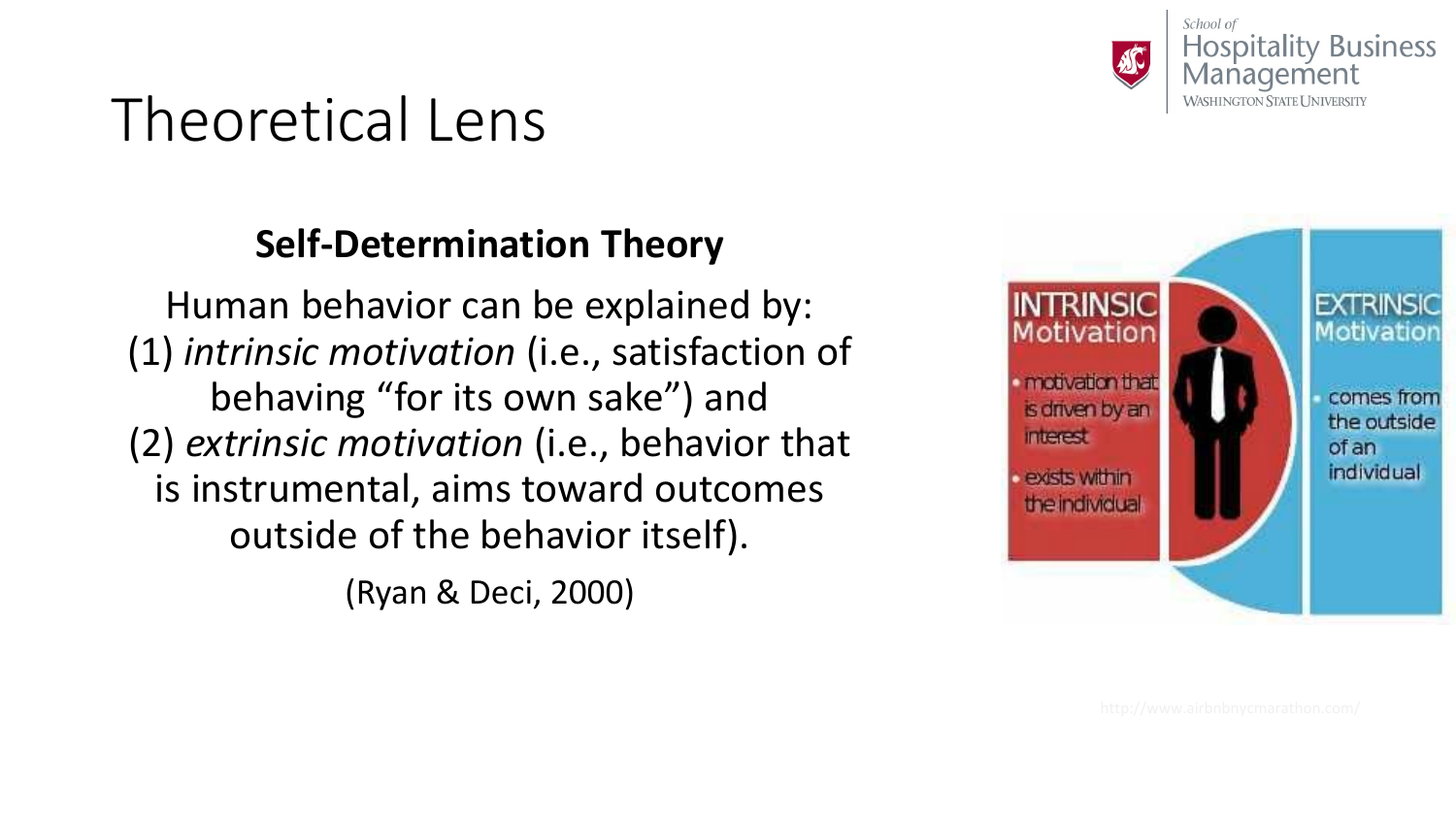![](_page_11_Picture_0.jpeg)

### Hypotheses

![](_page_11_Figure_3.jpeg)

Hamari et al., 2015; Möhlmann, 2015; Tussyadiah, 2015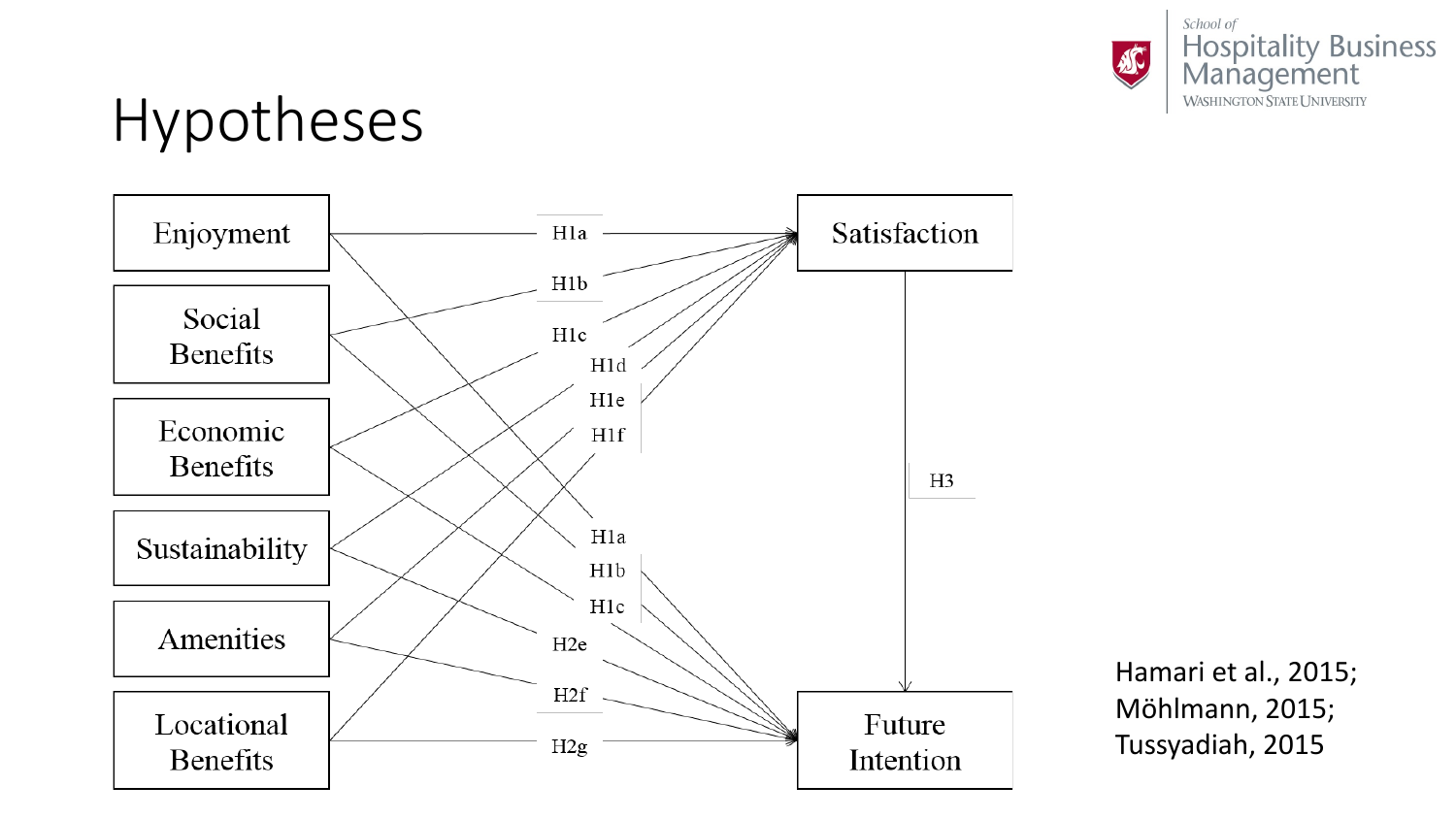### Data Collection

- Phase 1: September 2014
	- AMT, US respondents, acceptance >98%
	- Traveled within the past six months, used P2P accommodation
	- 356 responses
- Phase 2: June 2015
	- Same requirements
	- Types of listings
	- 644 responses

![](_page_12_Picture_9.jpeg)

#### **Respondents:**

60% male 51% 25 - 34 years old 42% has bachelor's degree 52% <US\$50,000 income 14% from California 10% from Florida

![](_page_12_Picture_12.jpeg)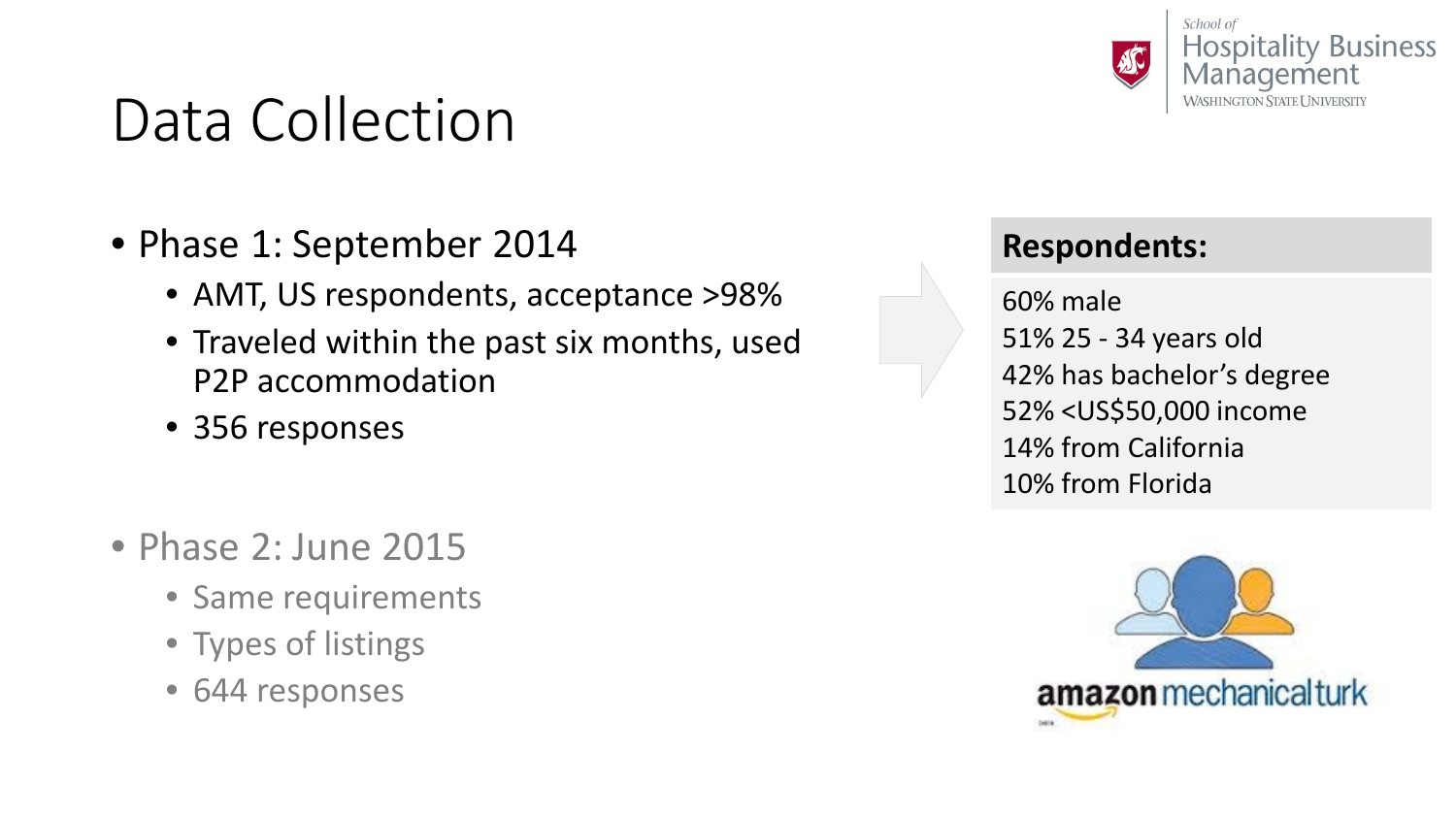| Factors/                   | <b>Factor</b> | <b>AVE</b> | CR   | <b>Correlations</b> |      |      |      |      |      |      |      |
|----------------------------|---------------|------------|------|---------------------|------|------|------|------|------|------|------|
| <b>Items</b>               | Loadings      |            |      | EВ                  | NB   | SВ   | EN   | LВ   | AM   | SA   | FI   |
| Economic Benefit (EB)      |               | .661       | .886 | .813                |      |      |      |      |      |      |      |
| $EB - EB1$                 | .831          |            |      |                     |      |      |      |      |      |      |      |
| $EB \rightarrow EB2$       | .831          |            |      |                     |      |      |      |      |      |      |      |
| $EB \rightarrow EB3$       | .805          |            |      |                     |      |      |      |      |      |      |      |
| $EB - EB4$                 | .785          |            |      |                     |      |      |      |      |      |      |      |
| Environmental Benefit (NB) |               | .745       | .922 | .126                | .863 |      |      |      |      |      |      |
| $NB \rightarrow NB1$       | .822          |            |      |                     |      |      |      |      |      |      |      |
| $NB \rightarrow NB2$       | .859          |            |      |                     |      |      |      |      |      |      |      |
| $NB \rightarrow NB3$       | .890          |            |      |                     |      |      |      |      |      |      |      |
| $NB \rightarrow NB4$       | .888          |            |      |                     |      |      |      |      |      |      |      |
| Social Benefit (SB)        |               | .738       | .933 | .165                | .523 | .859 |      |      |      |      |      |
| $SB \rightarrow SB1$       | .742          |            |      |                     |      |      |      |      |      |      |      |
| $SB \rightarrow SB2$       | .875          |            |      |                     |      |      |      |      |      |      |      |
| $SB \rightarrow SB3$       | .916          |            |      |                     |      |      |      |      |      |      |      |
| $SB \rightarrow SB4$       | .812          |            |      |                     |      |      |      |      |      |      |      |
| $SB \rightarrow SB5$       | .936          |            |      |                     |      |      |      |      |      |      |      |
| Enjoyment (EN)             |               | .647       | .901 | .237                | .408 | .468 | .804 |      |      |      |      |
| $EN-EN1$                   | .818          |            |      |                     |      |      |      |      |      |      |      |
| $EN \rightarrow EN2$       | .758          |            |      |                     |      |      |      |      |      |      |      |
| $EN \rightarrow EN3$       | .714          |            |      |                     |      |      |      |      |      |      |      |
| EN→EN4                     | .914          |            |      |                     |      |      |      |      |      |      |      |
| $EN-ENS$                   | .804          |            |      |                     |      |      |      |      |      |      |      |
| Locational Benefit (LB)    |               | .554       | .860 | .253                | .432 | .355 | .380 | .744 |      |      |      |
| $LB - LB1$                 | .691          |            |      |                     |      |      |      |      |      |      |      |
| $LB - LB2$                 | .836          |            |      |                     |      |      |      |      |      |      |      |
| $LB - LB3$                 | .602          |            |      |                     |      |      |      |      |      |      |      |
| $LB - LB4$                 | .814          |            |      |                     |      |      |      |      |      |      |      |
| $LB - LB5$                 | .753          |            |      |                     |      |      |      |      |      |      |      |
| Amenities (AM)             |               | .614       | .887 | .239                | .230 | .167 | .486 | .555 | .783 |      |      |
| $AM \rightarrow AM1$       | .848          |            |      |                     |      |      |      |      |      |      |      |
| $AM \rightarrow AM2$       | .865          |            |      |                     |      |      |      |      |      |      |      |
| $AM \rightarrow AM3$       | .682          |            |      |                     |      |      |      |      |      |      |      |
| AM→AM4                     | .685          |            |      |                     |      |      |      |      |      |      |      |
| AM→AM5                     | .818          |            |      |                     |      |      |      |      |      |      |      |
| Satisfaction (SA)          |               | .607       | .823 | .416                | .121 | .204 | .523 | .339 | .535 | .779 |      |
| $SA \rightarrow SA1$       | .764          |            |      |                     |      |      |      |      |      |      |      |
| $SA - SA2$                 | .785          |            |      |                     |      |      |      |      |      |      |      |
| $SA - SA3$                 | .789          |            |      |                     |      |      |      |      |      |      |      |
| Future Intention (FI)      |               | .805       | .925 | 359                 | .182 | .154 | .433 | .304 | .440 | .751 | .897 |
| $FI \rightarrow FI1$       | .911          |            |      |                     |      |      |      |      |      |      |      |
| $FI \rightarrow FI2$       | .842          |            |      |                     |      |      |      |      |      |      |      |
| $FI \rightarrow FI3$       | .936          |            |      |                     |      |      |      |      |      |      |      |

![](_page_13_Picture_1.jpeg)

**School of Hospitality Business**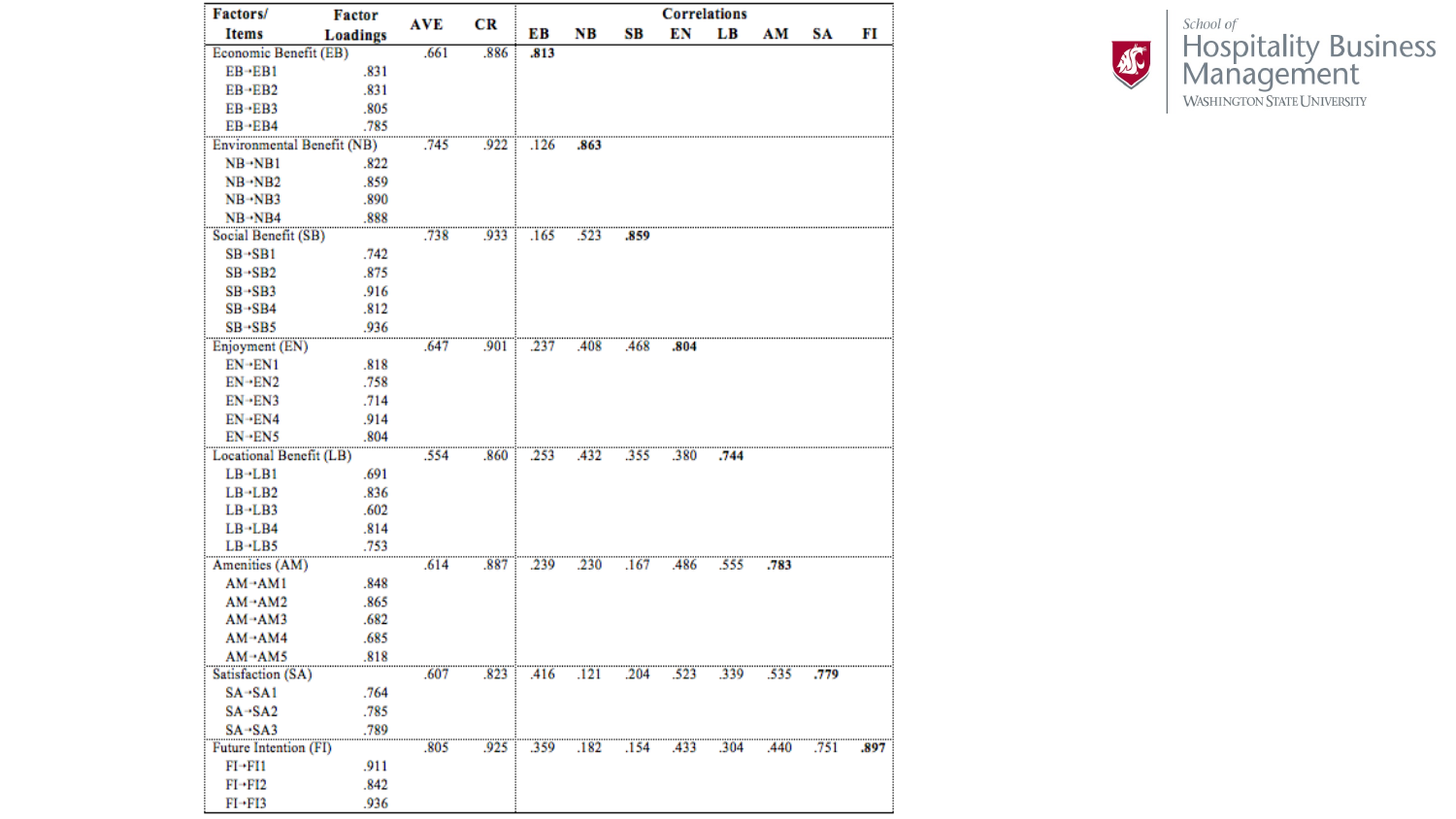![](_page_14_Figure_0.jpeg)

![](_page_14_Picture_1.jpeg)

Fit Indices:  $\chi^2$  = 1210.79, df = 499, p = .00;  $CFI = .92; TLI = .91; RMSEA = .06; SRMR = .05$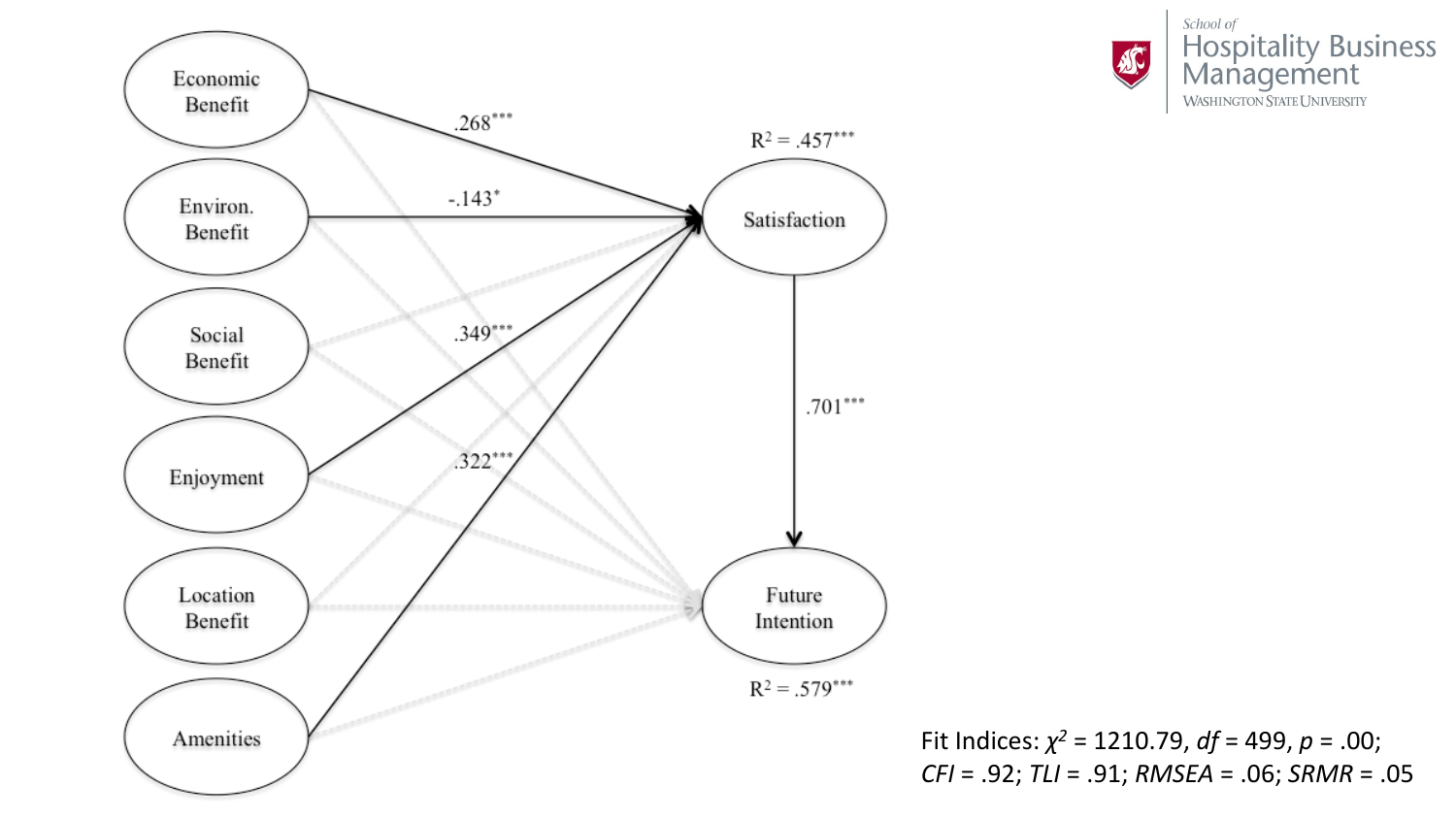![](_page_15_Picture_0.jpeg)

### Conclusion

- Determinants of satisfaction: economic benefits (cost savings), enjoyment (flow), amenities, and *environmental benefits*
- In contrast to narratives of sharing economy, social benefits are insignificant and environmental benefits cast negative influence
- Future studies to re-conceptualize P2P accommodation as a **sharing economy** practice

Recommendation for hosts: focus on making their guests satisfied to ensure their continued usage (monetary value and quality of amenities)